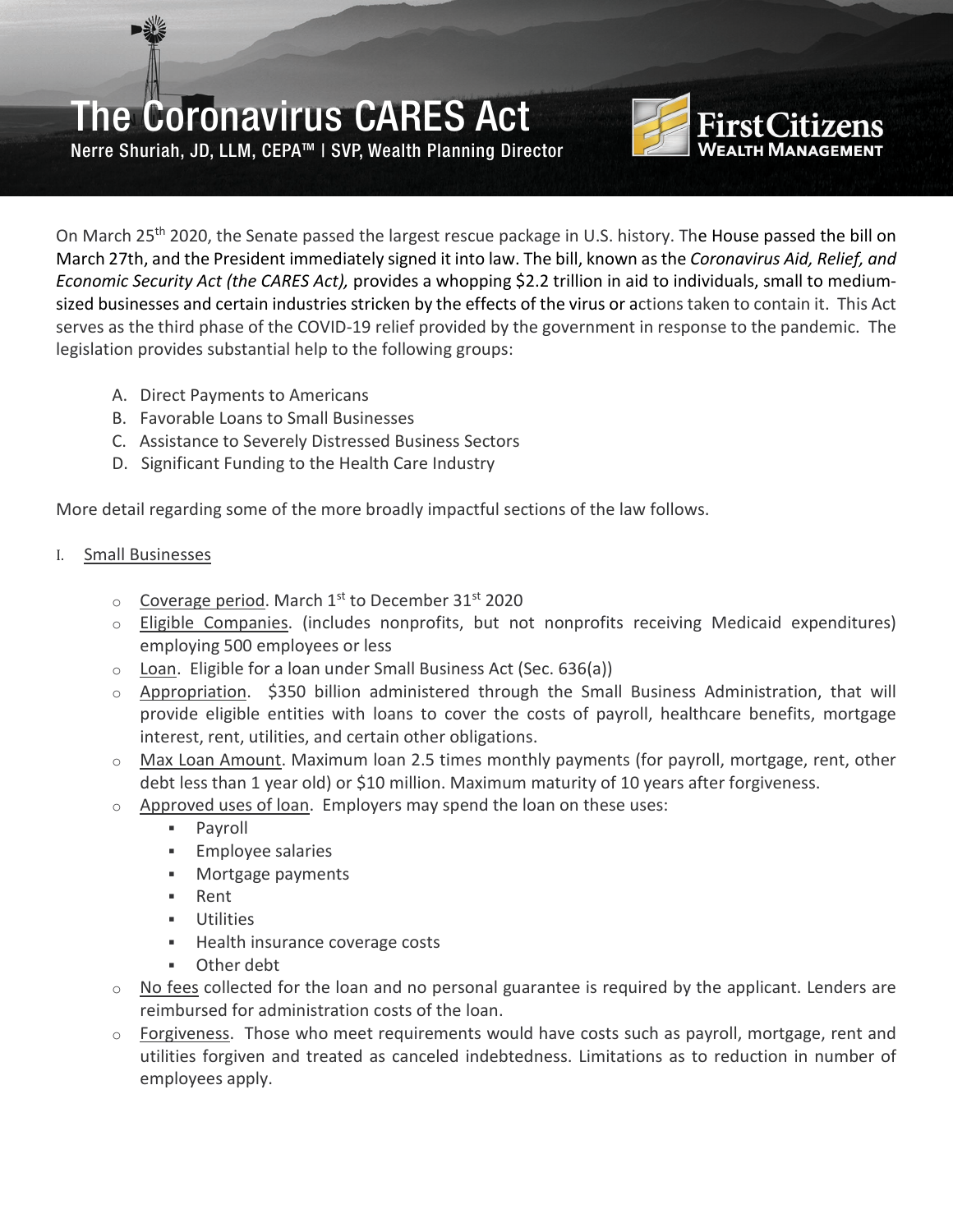



#### II. Labor

- $\circ$  Family Leave Revisions Under Family and Medical Leave Act, employers are not required to pay more than \$511 per day for employees on leave to quarantine or seek a diagnosis or preventive care for COVID-19 or \$200 per day for employees to care for a family member for such purposes or to care for a child whose school has closed, or child care provider is unavailable, due to COVID-19.
- o Unemployment Revisions
	- Applications for unemployment can be made in person, by phone or online
	- Eligible Employees employees who worked for the employer for at least 30 calendar days. Also includes rehired employees who worked for 30 calendar days of the previous 60 days and were furloughed not before March  $1<sup>st</sup>$ , and were rehired.
	- **Expanded unemployment insurance.** For laid-off workers unemployment payments are increased to cover 4 months, rather than the usual 3 months. The maximum benefit will rise by a flat \$600 per week on top of state benefits which range from \$200 to \$550 a week depending on the state. This applies to traditional, self-employed and freelance (gig) workers. It also allows furloughed workers to stay on as employees, so they can quickly go back to work once the crisis relents.
	- Length of Unemployment. State unemployment lasts anywhere from 12 to 28 weeks depending upon the state. An additional 13 weeks of benefits funded by the federal government will be appended to that relief.

#### III. Individuals, Families

- $\circ$  Rebates. Recovery rebates for individuals and families for these amounts as a credit against tax in 2020:
	- From \$600 to \$1200 for individuals (\$1200 to \$2400 for joint income tax returns)
	- **S500 for qualifying children (under age 17)**
	- The payments will be made in two rounds on April 6 and May 18.
	- The estimated cost is \$250 billion each
	- Payments will be phased out at \$75,000 of income for individuals (\$112,500 for head of household, \$150,000 for joint returns) and completely phased out by \$98,000 of income for individuals (\$125,000 for head of household, \$198,000 for joint returns)
	- **Individuals with no income would receive \$600**
	- Individuals must have a social security number to receive payment (or adoption taxpayer identification number for such children)
	- Residents of U.S. possessions with a mirror tax code will also receive payments
- $\circ$  Payment Logistics. If you filed your tax return to receive your refund via direct deposit, which is about half of taxpayers, then most of these individuals will receive the rebate in three weeks. Other eligible recipients may either get a check or a debit card.
- $\circ$  Income taxes. Delay of deadline to file 2019 income tax from April 15<sup>th</sup> to July 15<sup>th</sup>. Any estimated payments are not due until October 15<sup>th</sup>.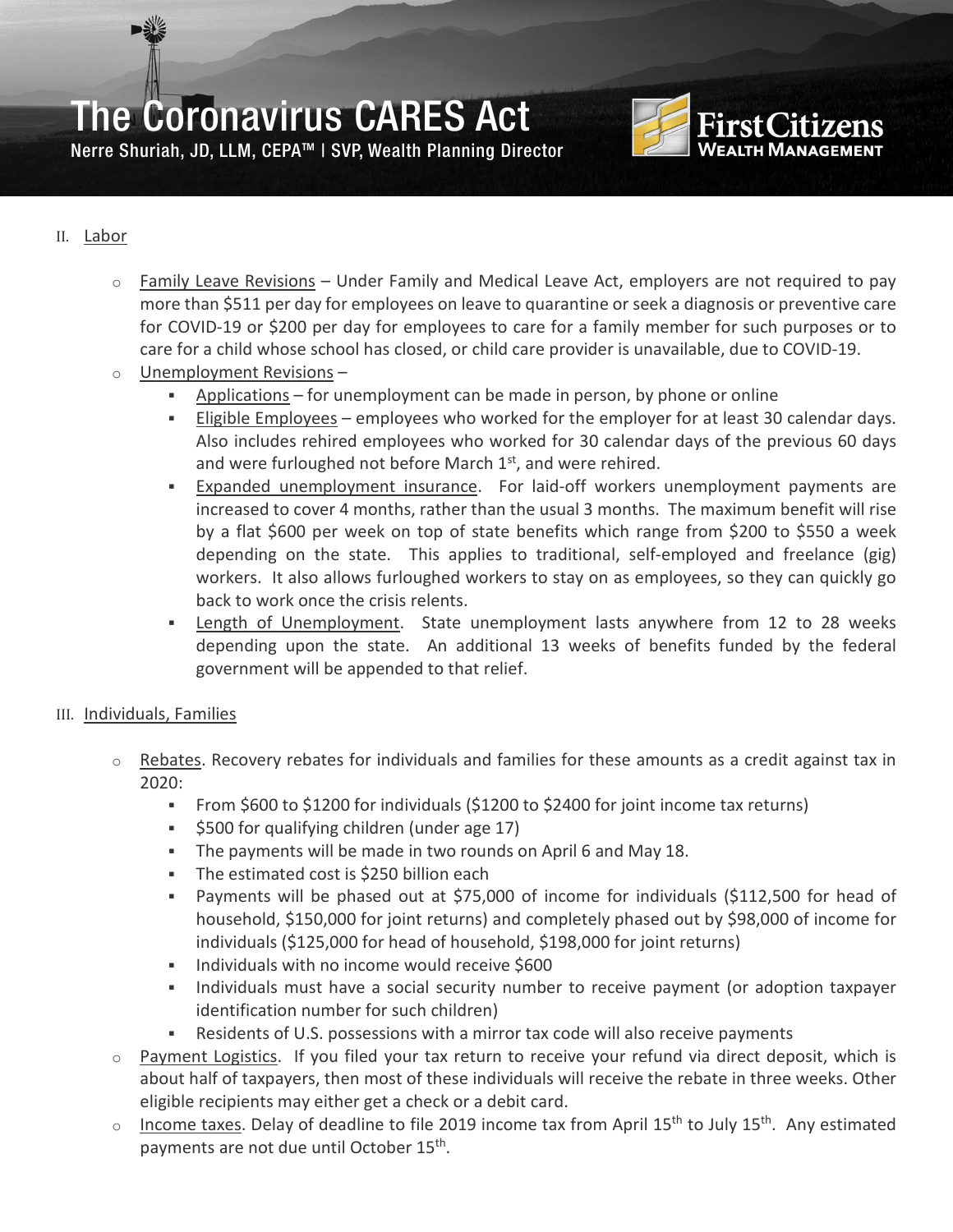

Nerre Shuriah, JD, LLM, CEPA™ | SVP, Wealth Planning Director

- $\circ$  Retirement Fund Withdrawals. There are two major changes made to qualified plan rules.
	- Early Withdrawals. The Section 72(t) 10% early withdrawal penalty from qualified plans including IRAs and retirement plans (younger than 59½) has been waived for COVID-19 related distributions up to \$100,000. Income tax due on such withdrawals will be due over three years, and such amounts may be repaid back to the qualified plan. The distribution must be "COVID-19-related" meaning for:
		- An individual diagnosed with COVID-19
		- An individual whose spouse or dependent is diagnosed with COVID-19
		- An individual who experiences adverse financial effect as a result of being quarantined, furloughed, reduced work house or unable to work due to child care, has to close their business or reduce hours of their business as a result of the disease
	- RMDs Not Required. Required minimum distributions for 2020 are not required from certain qualified plans (does not include 403b plans and some 457b plans).
	- Loans from Qualified Plans. The cap on loans from qualified plans is raised from \$50,000 to \$100,000. Due dates on outstanding loans may be delayed one year.
- $\circ$  Charitable Contributions. Two changes have been made to reporting charitable gifts.
	- Above the Line Deduction. Beginning in 2020, for taxpayers who do not itemize deductions, an amount up to \$300 of qualified charitable contributions of cash is allowed above the line (i.e. does not need to be taken on Schedule A via itemized deductions).
		- Suspension of Limits on Charitable Contributions. For individuals who do itemize deductions, contributions are allowed as a deduction up to 100% of AGI (with any contributions in excess of that to be carried forward for the next 5 years). For corporations, the deduction must not exceed 25% of the taxpayer's taxable income.

#### IV. Businesses

- $\circ$  Filing Dates. Income tax filing deadlines and payment deadlines are moved back to July 15<sup>th</sup>. Estimated payments are due October 15th.
- $\circ$  Payroll taxes. Payment of payroll taxes may be delayed and paid over the course of two years, 50% by December 31, 2021 and 50% by December 31, 2022.
- $\circ$  Net operating losses. NOLs from 2018, 2019, and 2020 can be carried back for five years and may fully offset income.

#### V. Distressed Sectors of the U.S. Economy

- o Loans & Loan Guarantees. To provide liquidity to eligible businesses for losses directly related to COVID-19 in the form of loans, \$208 billion has been allotted to the Secretary for the following:
	- $\overline{\phantom{a}}$  \$50 billion in loans and grants for passenger air carriers
	- $\approx$  \$8 billion in loans and grants for cargo air carriers
	- **\$150 billion for other eligible businesses**
- Administrative Rules. Loan terms, forms and conditions to be published by the Secretary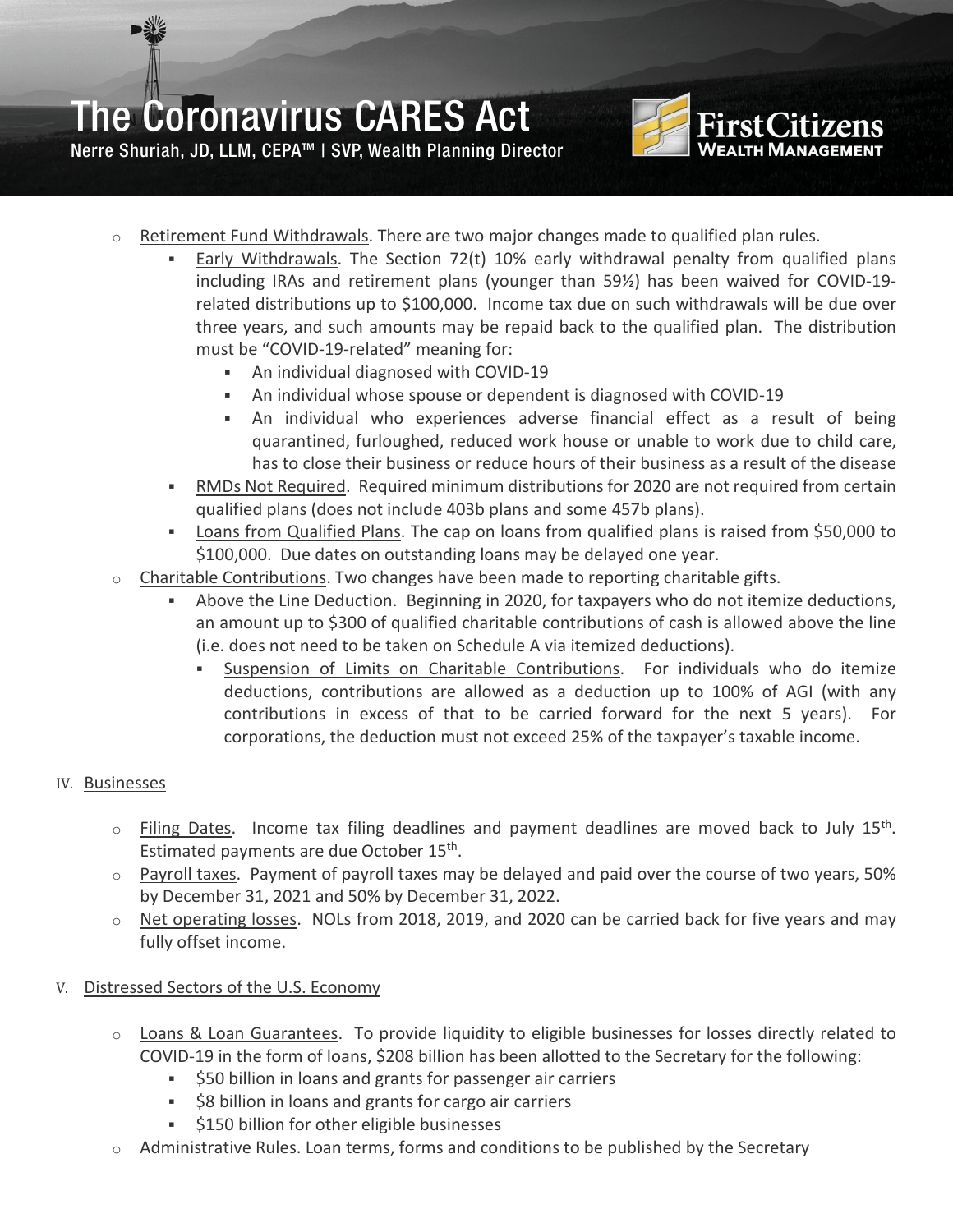

Nerre Shuriah, JD, LLM, CEPA™ | SVP, Wealth Planning Director

- o Limitations. Some rules apply, including
	- Employees earning compensation exceeding \$425K may not receive compensation exceeding that received in 2019, may not receive severance pay or other termination benefits which exceeds twice his or her compensation in 2019.
	- The company may not issue a dividend for up to one year after the loan is no longer outstanding.
	- The company must retain 90% of employment levels as of March  $24<sup>th</sup>$  through September  $30<sup>th</sup>$ .
	- The loan cannot last longer than 5 years.
- o Continued Service. Carriers receiving a loan must continue to provide air service.
- $\circ$  Excise Taxes. Aviation excise taxes have been suspended, along with the kerosene tax.

#### VI. Health Care Response

- o National Academies Report. National Academies of Sciences, Engineering and Medicine will examine the medical product supply chain, and provide recommendations. The national stockpile will increase by certain items (personal protective equipment, ancillary medical supplies, and other supplies for drugs, vaccines, biological products, medical devices, diagnostic tests, etc.)
- $\circ$  Shortages. Provisions are included to mitigate drug shortages and medical device shortages, and provide the emergency use of lab tests.
- o COVID-19 Test Costs. Tests provided by group or individual health insurance will be provided at no cost. Qualifying COVID-19 prevention services also provided.
- $\circ$  Health Care Providers Support. Provisions are included for resources for the detection of COVID-19, hiring of health care professionals, telehealth networks, rural health care services. Limits on liability for volunteer health care workers.
- $\circ$  Miscellaneous. Revises other provisions, including those regarding the medical supply chain, the national stockpile, the health care workforce, the Healthy Start program, telehealth services, nutrition services, Medicare, and Medicaid.

#### VII. Education

- $\circ$  Loan Payments. For students, the law temporarily suspends payments for federal student loans for 6 months through September 30th.
- $\circ$  Additional Provisions. Revises provisions related to campus-based aid, supplemental educationalopportunity grants, federal work-study, subsidized loan, Pell grants, and foreign institutions.

#### VIII. Government & Agencies

o State and Local Funding. \$150 billion to state and local governments to address spending shortages related to the COVID-19 pandemic. \$8 billion will be set aside for tribal governments.